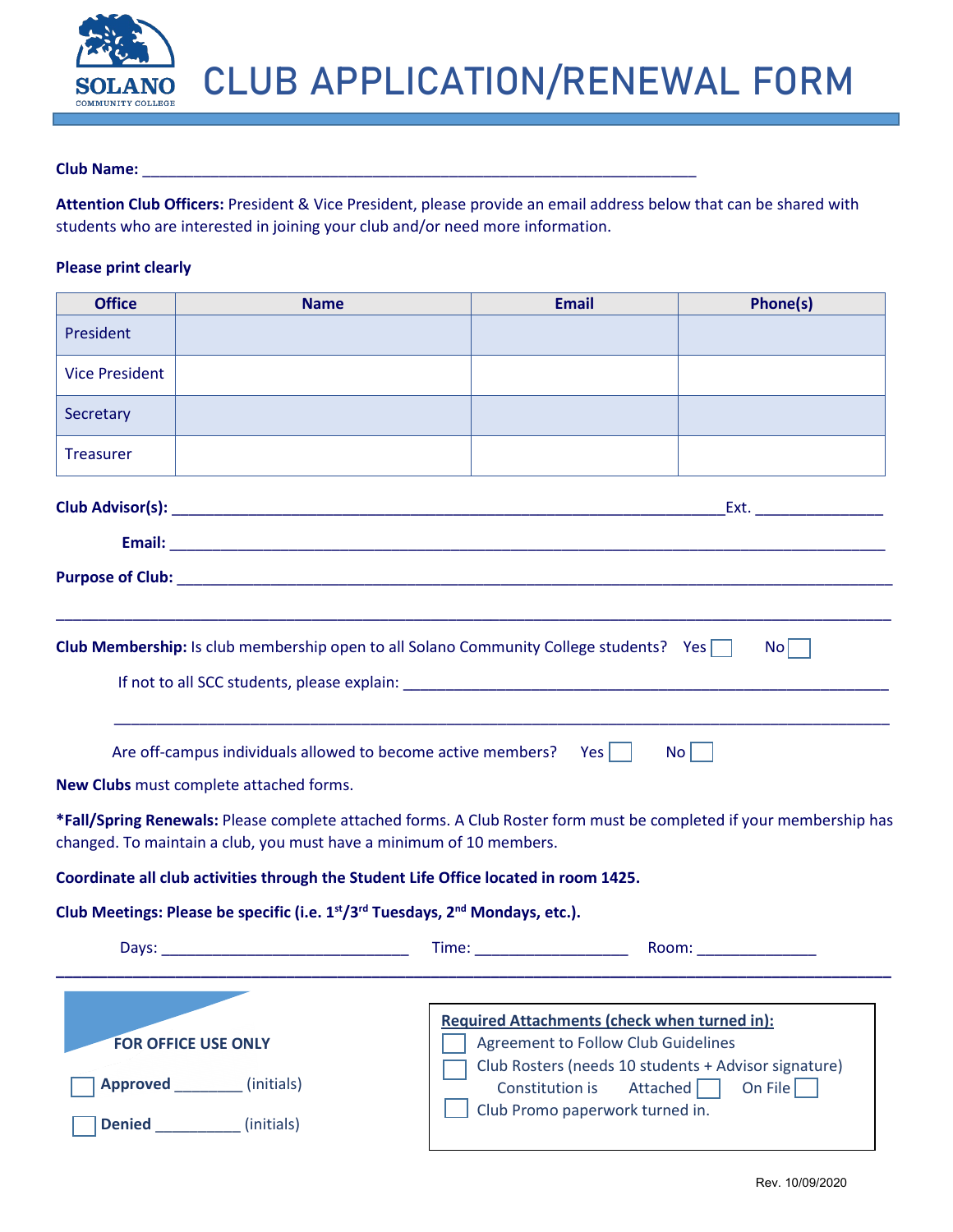

## **OFFICE OF STUDENT LIFE**

## **Agreement to Follow Club Guidelines**

- 1. Each club must have at least one Advisor who is a college employee.
- 2. All clubs must have a current club constitution.
- 3. Club officers are enrolled students at SCC.
- 4. **Each semester**, the following documents must be submitted to the Student Affairs Specialist of Student Life (room 1425) by the Associated Students Solano College (ASCC) established deadline as posted in the *ASSC Newsletter*, and approved before any club is considered an official or recognized club:
	- Club Application/Renewal Form, which lists officers and advisor(s).
	- Club Roster Form, with 10 members' names and student ID numbers and **signed** by the Club Advisor.
	- Current Club Constitution.
	- "Agreement to Follow Club Guidelines" signed by Club President.
- 5. Clubs are responsible for reading and following the provisions of the ICC Constitution copies of which are available from the Student Life Office.
- 6. Attendance at ICC Meetings: Each club must send a representative to Inter-Club Council (ICC) meetings, which are held the 1<sup>st</sup> and 3<sup>rd</sup> Thursdays of the month in room 142. Two meeting absences in a semester will cause the club to lose eligibility for ASSC funding the following semester, as well as a voting position with ICC

A club's voting representative must be a student currently enrolled at SCC. A delegate may not represent more than two clubs at the same meeting.

## **\_\_\_\_\_\_\_\_\_\_\_\_\_\_\_\_\_\_\_\_\_\_\_\_\_\_\_\_\_\_\_\_\_\_\_\_\_\_\_\_\_\_\_\_\_\_\_\_\_\_\_\_\_\_\_\_\_\_\_\_\_\_\_\_\_\_\_\_\_\_\_\_\_\_\_\_\_\_\_\_\_\_\_\_\_\_\_\_\_\_\_\_\_\_\_\_\_ AGREEMENT**

\_\_\_\_\_\_\_\_\_\_\_\_\_\_\_\_\_\_\_\_\_\_\_\_\_\_\_\_\_\_\_\_\_\_\_\_\_\_\_\_\_ \_\_\_\_\_\_\_\_\_\_\_\_\_\_\_\_\_\_\_\_\_\_\_\_

I, \_\_\_\_\_\_\_\_\_\_\_\_\_\_\_\_\_\_\_\_\_\_\_\_\_\_\_\_\_\_\_\_ (print name) the president or acting president for \_\_\_\_\_\_\_\_\_\_\_\_\_\_\_\_\_\_\_\_\_

\_\_\_\_\_\_\_\_\_\_\_\_\_\_\_\_\_\_\_\_\_\_\_\_ (print club name) hereby acknowledge that I have read and will ensure that our club will

adhere the above guidelines.

Signature of Authorized Club Representative **Date** Date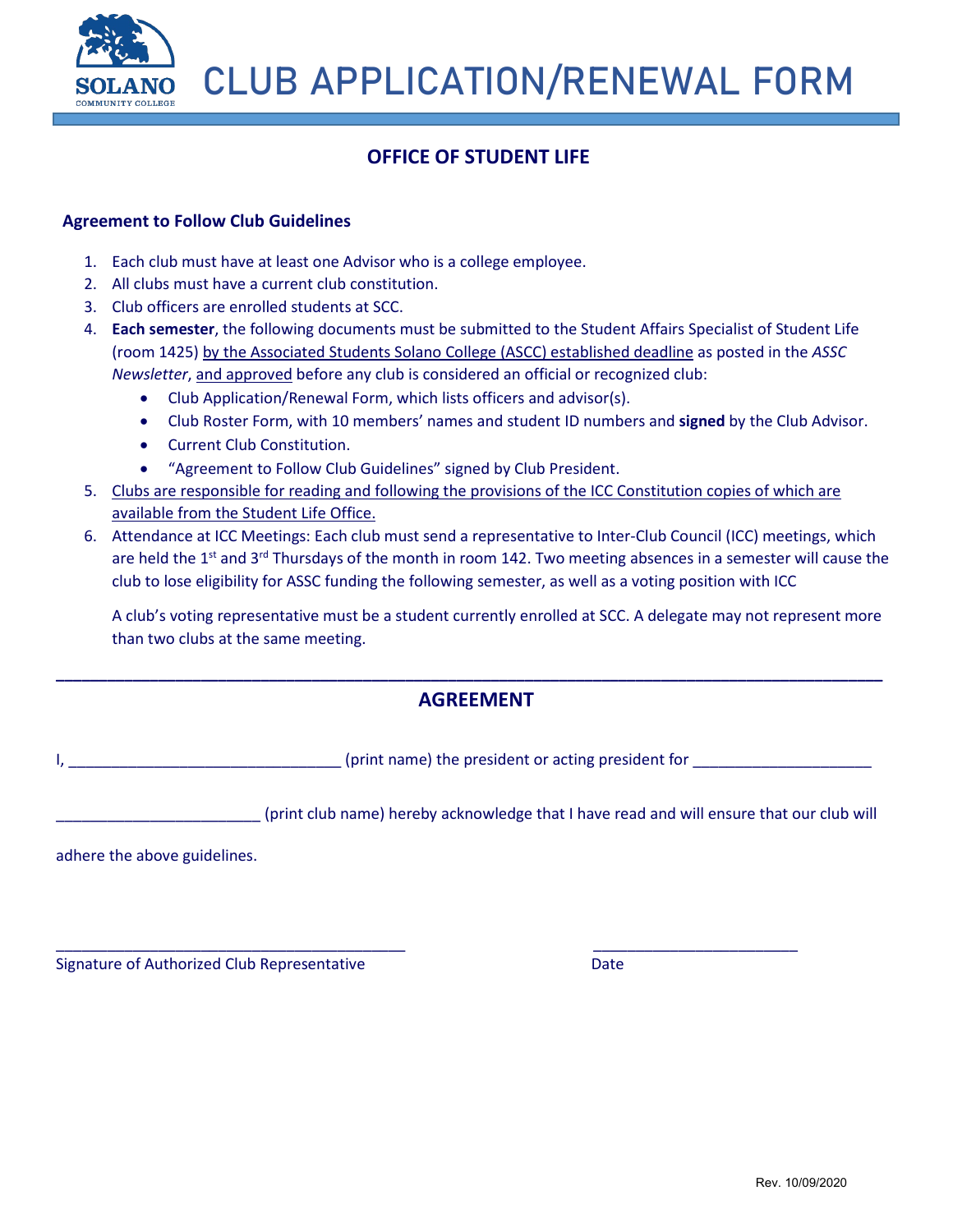

# **Associate Students of Solano Community College Inter-Club Council Club Roster**

This form must be completed and turned in with the Club Application/Renewal and other forms as noted in the "Agreement to Follow Club Guidelines."

\_\_\_\_\_\_\_\_\_\_\_\_\_\_\_\_\_\_\_\_\_\_\_\_\_\_\_\_\_\_\_\_\_\_\_\_\_\_\_\_\_\_\_\_\_\_\_\_\_\_\_\_\_\_ \_\_\_\_\_\_\_\_\_\_\_\_\_\_\_\_\_\_\_\_\_\_\_\_\_\_\_\_\_\_\_

**Print Club Name Date** 

**Please PRINT** *LEGIBLY*

| <b>Member's Name (Printed)</b> | <b>Student Email Address</b> |
|--------------------------------|------------------------------|
|                                |                              |
|                                |                              |
|                                |                              |
|                                |                              |
|                                |                              |
|                                |                              |
|                                |                              |
|                                |                              |
|                                |                              |
|                                |                              |

\_\_\_\_\_\_\_\_\_\_\_\_\_\_\_\_\_\_\_\_\_\_\_\_\_\_\_\_\_\_\_\_\_\_\_\_\_\_\_\_\_\_\_\_\_\_\_\_\_\_ \_\_\_\_\_\_\_\_\_\_\_\_\_\_\_\_\_\_\_\_\_\_\_\_\_\_\_\_\_\_\_\_\_

**Print Advisor's Name**

**Advisor's Signature (Required) Date**

\_\_\_\_\_\_\_\_\_\_\_\_\_\_\_\_\_\_\_\_\_\_\_\_\_\_\_\_\_\_\_\_\_\_\_\_\_\_\_\_\_\_\_\_\_\_\_\_\_\_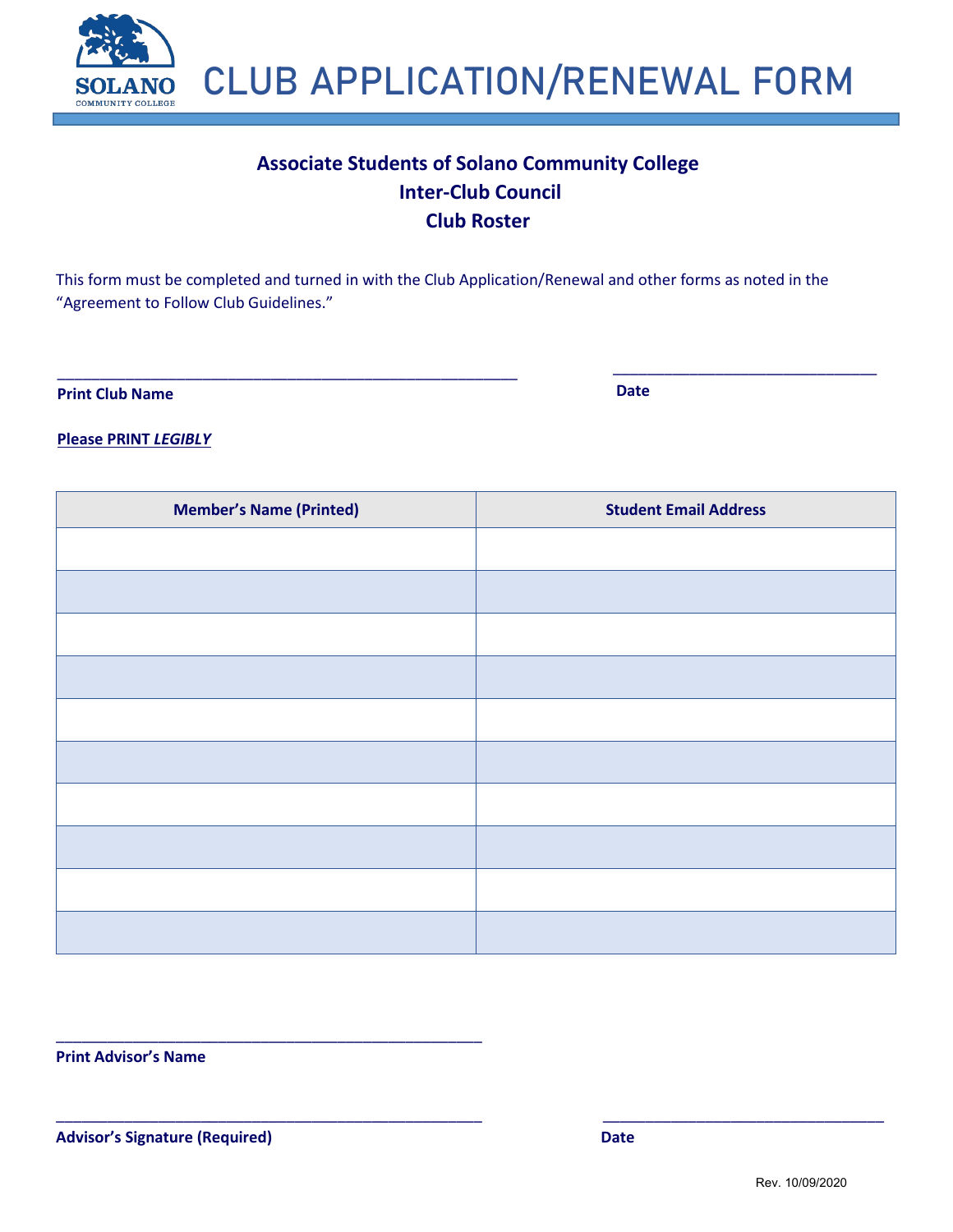

| For SLO Office Use Only<br><b>Staff Initial</b>                                                                                                                                             | <b>Club's Food Sale #</b>                                                                                                                         | <b>Denied</b><br><b>Approved</b>   |
|---------------------------------------------------------------------------------------------------------------------------------------------------------------------------------------------|---------------------------------------------------------------------------------------------------------------------------------------------------|------------------------------------|
| Date Received by Student Life Office:<br>Scheduled on the Calendar<br>Posted on Online Calendar<br>Marked on Activity Log Master<br><b>Facilities Notified</b><br><b>Cash Box Requested</b> | (4 food sale events allowed per<br>year)<br>Health Dept. contacted and<br>approved by Club rep?<br>Yes l<br><b>No</b><br><b>Approval Attached</b> | Date:<br><b>Approval Signature</b> |

## **Request to Hold an Activity**

1. This form is for use by SCC student clubs and organization *only.*

\_\_\_\_\_\_\_\_\_\_\_\_\_\_\_\_\_\_\_\_\_\_\_\_\_\_\_\_\_\_\_\_\_\_\_\_\_\_\_\_\_\_\_\_\_\_\_\_\_\_\_\_\_\_\_\_\_\_\_\_\_\_\_\_\_\_\_\_\_\_

- 2. This form must be received by the Student Affairs Specialist, Student Life Office in room 1425 **at least 8 days before the scheduled event.** *No exceptions!*
- **3. Food Sales: Environmental Health Department Approval MUST be attached to this request.**
- **4.** Once the activity has been approved, **failure of the club or organization to fulfill their obligations in preparing for and/or coordinating the event will result in the activity being cancelled.**

## **Please PRINT the following information:**

Student Club/Organization

*\*Type of Activity (One activity per sheet). Please give specific details about event so we can advertise. Attach additional sheet if needed.*

| Days of Week: |                                               | Event Times:                      |  |
|---------------|-----------------------------------------------|-----------------------------------|--|
|               | (Example: Wednesday & Thursday)               | (Example: 10:30 a.m. - 2:30 p.m.) |  |
| Dates:        |                                               | What time will you set up?        |  |
|               | (Example: 5/5/20 - 5/6/20)                    | (Example: 9:30 a.m. - 10:30 p.m.  |  |
|               | <b>Location Requested:</b>                    |                                   |  |
|               | (Example: Lobby, Quad, etc.)                  |                                   |  |
|               | Advisors who will be present at the activity: |                                   |  |
|               | (Name)                                        | (Extension)                       |  |
|               | Advisor's email (required):                   |                                   |  |

**List materials/supplies (cash box/tables/chairs, etc.). Complete a diagram of set up required for the event below.**  *(If requesting a cash box, turn in a Request for Cash Box form for approval with this form.)*

| р. |                                           |
|----|-------------------------------------------|
|    | Attach a drawing if more space is needed. |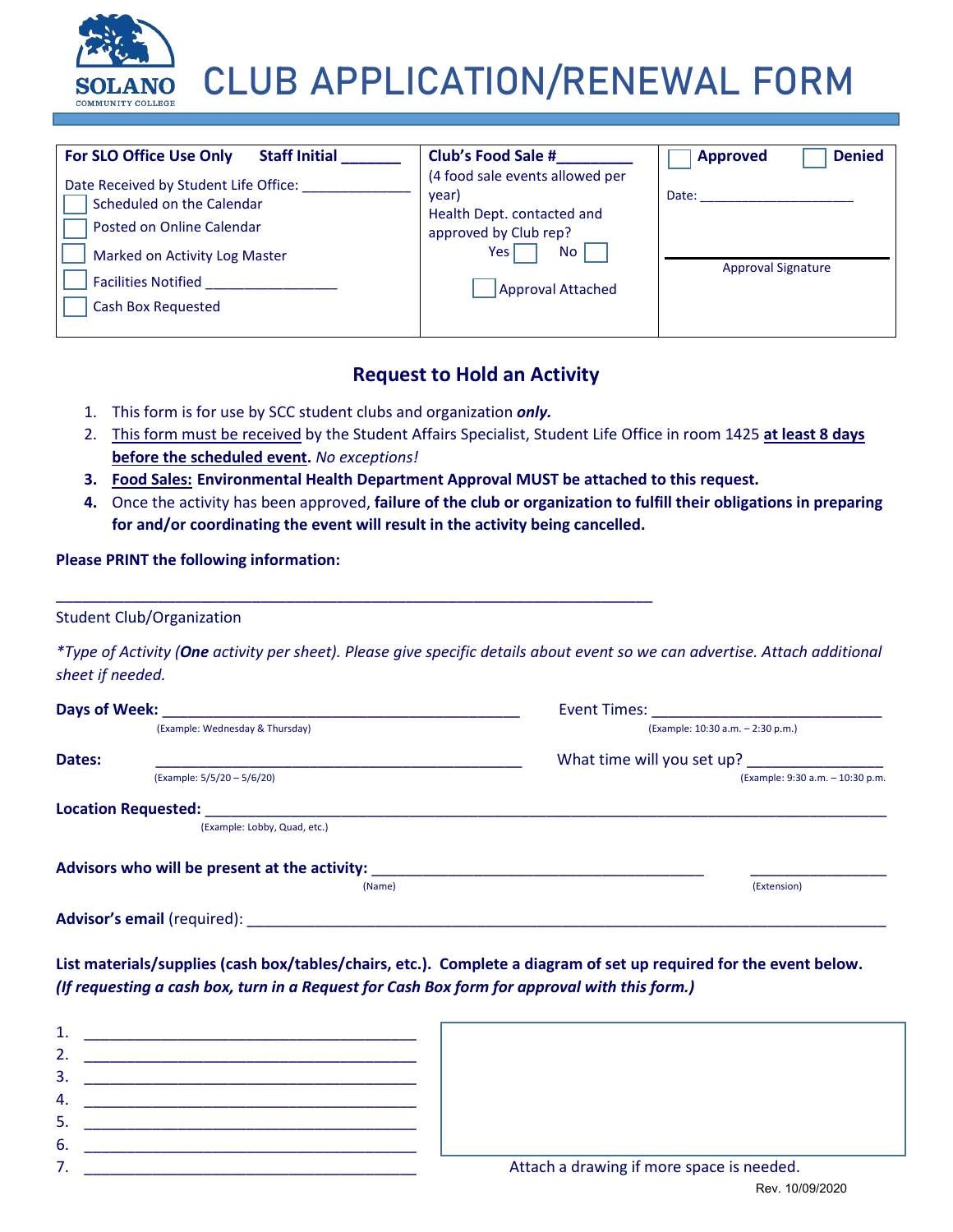## **Request to Hold an Activity**

**Please note:** *There can be NO decorations hanging from the ceiling or helium balloons in Building 1400.*

**NO** 

**COMMUNITY COLLEGE** 

| <u> 1980 - Jan Berlin, margaret amerikan bizkaitar (h. 1980).</u><br><b>Email Address (Please print CLEARLY!)</b> | <b>Phone</b> |
|-------------------------------------------------------------------------------------------------------------------|--------------|
| Other students actively involved in coordination this activity:                                                   |              |
| <b>Name</b>                                                                                                       | Phone        |
| <b>Name</b>                                                                                                       | Phone        |
| <b>Name</b>                                                                                                       | Phone        |
| <b>Name</b>                                                                                                       | Phone        |
| <b>Name</b>                                                                                                       | Phone        |
| <b>Name</b>                                                                                                       | Phone        |

| <b>REQUIRED SIGNATURES</b> |                          |
|----------------------------|--------------------------|
|                            |                          |
|                            | Date: __________________ |
|                            | Date: __________________ |
|                            |                          |